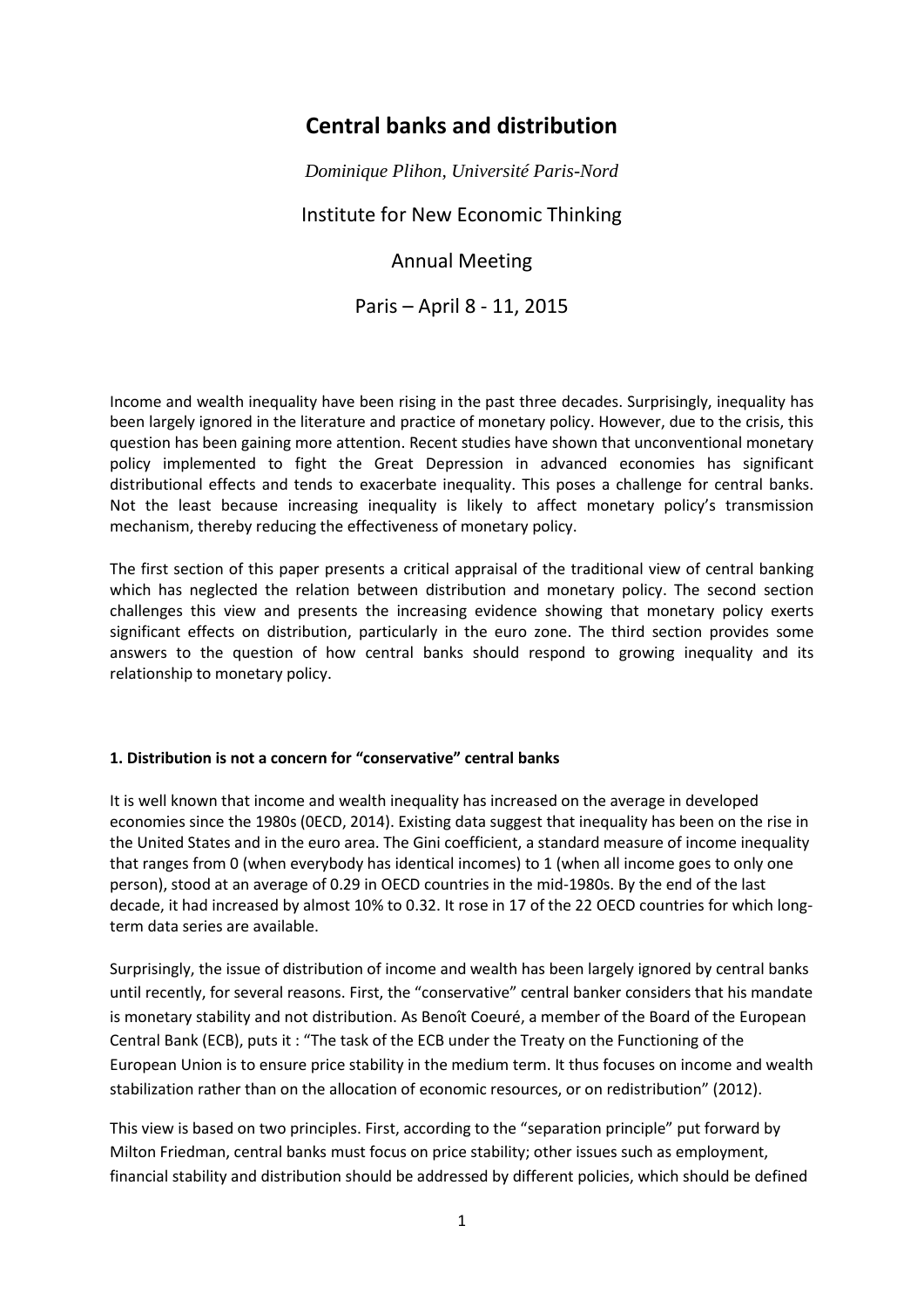independently from monetary policy. According the second principle, price stability must be considered as the best way to maintain the purchasing power of households; hence, there is no trade off between price stability and income distribution.

This view of monetary policy stems from the traditional macroeconomic framework used by central bankers. This framework is based on the general equilibrium behavior of homogenous "representative" households and firms, thereby abstracting from distributive effects. A good example is given by *Dynamic, Stochastic General Equilibrium* (DSGE) macroeconomic models which have been used by central banks in the pre-crisis period to define the inflation targeting.

Such macroeconomic models were not able to emphasize the role of financial vulnerability, associated with stagnant wages and rising inequality which were in the origins of the crisis, and how inequality and vulnerability are playing today a major role for the recovery process.

Furthermore, as they focus on aggregate measures of spending, credit supply, wealth, income, prices and interest rates, central bankers are far from a comprehensive understanding of how wealth and income inequality may affect business cycles dynamics.

In a famous paper published in 2010 at the outset of the financial crisis, Olivier Blanchard, chief economist at the IMF, recognized that there was a need to revise the pre-crisis consensus with respect to macroeconomic policies, including monetary policy. Three main changes were called for regarding (i) the risk of low inflation targeting, (ii) the limited role given to financial regulation and (iii) to fiscal policy. However, this article missed a fourth limit of the pre-crisis consensus, i.e. the relation between monetary policy and the distribution of income and wealth.

## **2. Distribution became a major issue for central banks in the aftermath of the crisis**

## **2.1. Paul Volker's monetary policy and the rise in inequality**

The arrival of Paul Volker at the Federal Reserve in 1979 coincided with the implementation of strongly restrictive monetary policies in the US and in major developed economies to squeeze inflation which was rising dangerously then. This policy had a dramatic effect on income distribution as it came at the expense of lower wage rates, and labor's share of income. Since labor costs are a high proportion (around 60% – 70%) of most developed economy businesses, it was decided that the best way to curb down inflation and improve competitiveness was to constrain wage growth. Any time wages accelerated, central banks tightened monetary policy, pushing up unemployment and squeezing labor's share.

The corollary of reduced wage growth has been increased corporate profits as a proportion of GDP. And the rich, who own the major share of assets, have benefited accordingly. As a consequence, the share of labor income has fallen since the 1980's on one hand, the share of income going to the 1% of earners has risen sharply on the other hand. This change in distribution reflects partly the degree to which high income earners benefited from the shift to higher corporate profits.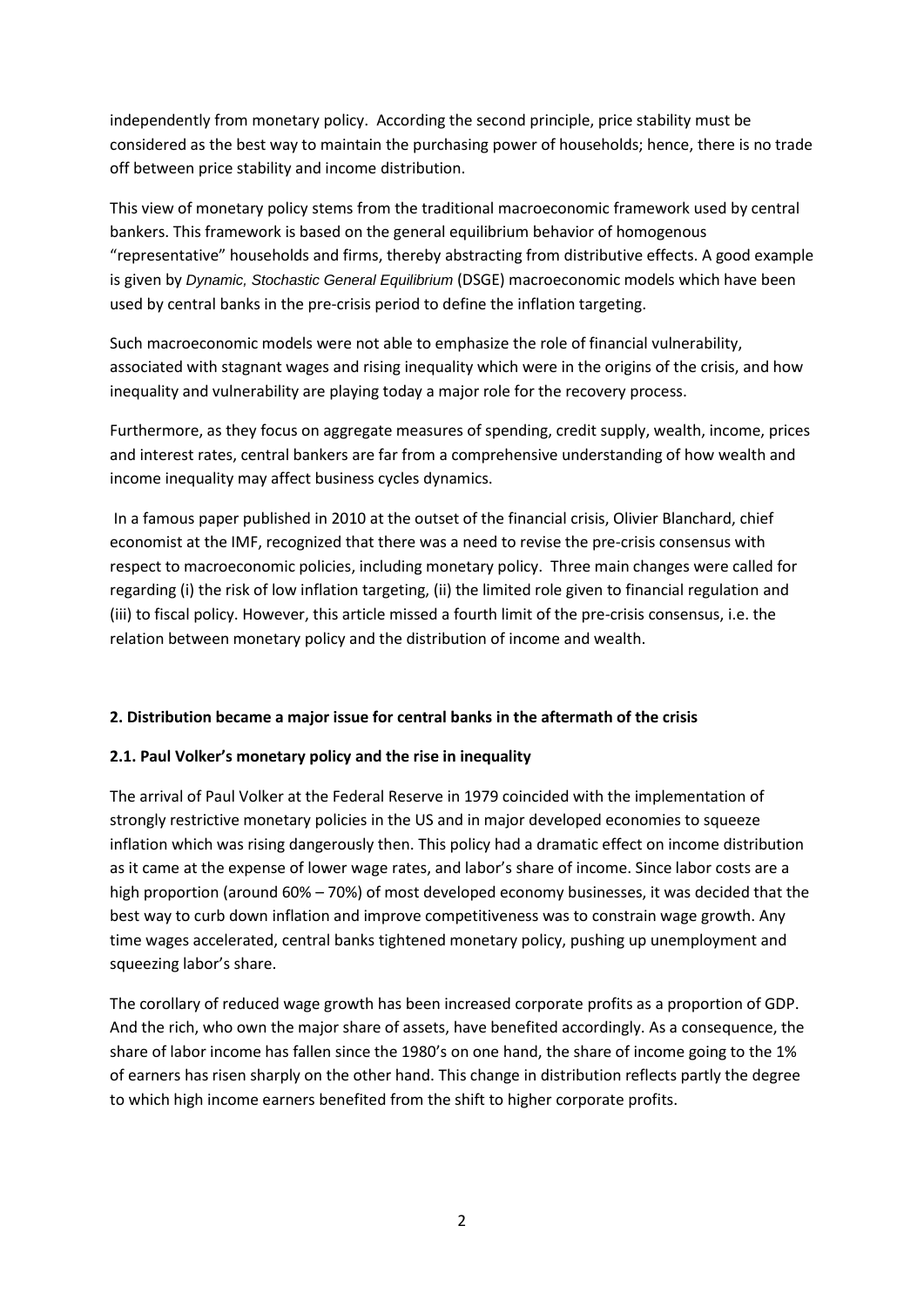Inflation targeting, which has been at the core of monetary policy, can be viewed as a diluted version of the gold standard, in which the interests of creditors (in terms of preserving the value of money) were put ahead of the interests of workers.

Of course, monetary policy and inflation targeting are not the only causes of this huge change in the distribution of wealth and income since the 1980s. In his monumental book, Thomas Piketty (2014) points to the big drops in top tax rates, particularly in the United States and Great Britain since 1980.

## **2.2. Central bankers became recently aware of the effects of monetary policy on distribution**

The crisis has changed the perception of academics and central bankers with respect to distribution for several reasons. Distribution is seen as an important issue which cannot be ignored by central bankers any longer. There is increasing empirical evidence that monetary policy and distribution are related. The issue of distribution has taken a specific dimension in the euro area which calls for attention.

## *2.2.1. The role of income and wealth distribution cannot be ignored any longer*

It has been recognized by central bankers that stagnant wages in the middle class income and increasing inequality of wealth and income has been a major cause of rising households' debt and financial fragility. For instance, Sarah Bloom Raskin, member of the Board of Fed, argues that "At the start of this recession, an unusually large number of low-income and middle-income were vulnerable to exactly the same types of shocks that sparked the financial crisis" (2013). Second, it is acknowledged by economists at the IMF that rising inequality, combined with high debt, can trigger financial crises (Kumof et alii, 2012). Furthermore, a recent OECD paper shows that inequality is strongly related with slower growth (Cingano, 2014)

## *2.2.2. Central bankers' recognition of the distributional effects of monetary policy*

Central bankers have shown "benign neglect" with respect to the issue of distribution during the precrisis period. However, not only is this issue now taken seriously for the reasons just mentioned, but it appears that central bankers have changed their mind on the relationship between monetary policy and distribution.

This is probably so because, as the zero lower bound was encountered, traditional monetary policy became ineffective. This led to unconventional monetary policy (UMP) with new channels of transmission, and new collateral effects. Three collateral effects have been put forward, (i) global spill over on emerging market countries, (ii) increasing financial instability and (iii) rising wealth and income distribution.

European central bankers acknowledge that monetary policy has a short-term impact on inequality. Whether monetary policy can durably modify the level of income or wealth inequality in the longterm is, however, subject to debate. Central bankers at the ECB and the BoE reckon that loose monetary policy may have increased inequality by rising asset prices. At the same time, they point out that inequality would probably have been worse if central banks did not take strong measures to counter the effect of the financial crisis.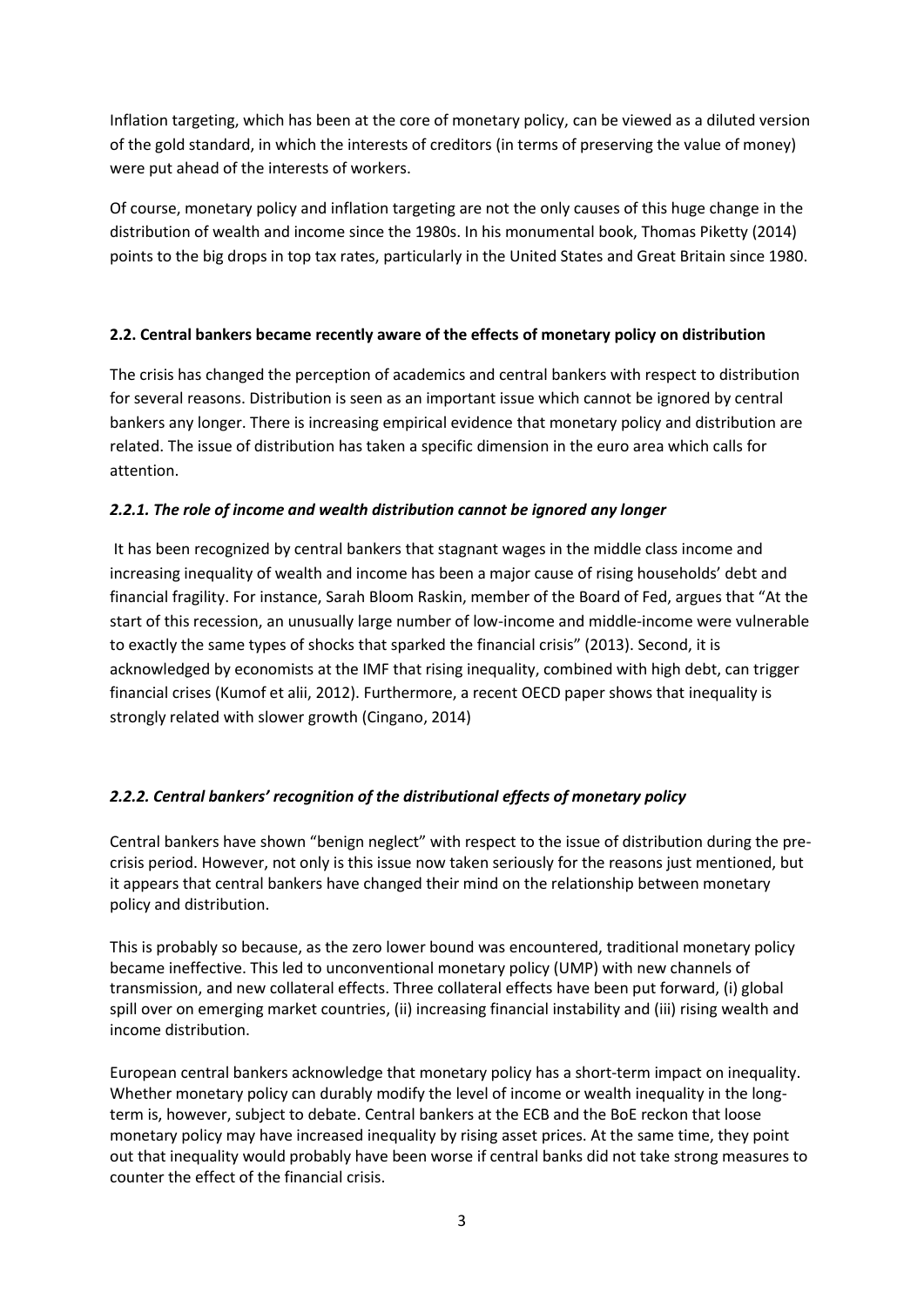Yves Mersch, a member of the ECB Executive Board, opened a speech on monetary policy and economic inequality with a strong statement on October 17, 2014: "All economic policy-makers have some distributional impact as a result of the measures they introduce – yet until relatively recently, such consequences have been largely ignored in the theory and practice of monetary policy… Nonconventional monetary policy however, in particular large scale asset purchases, seem to widen income inequality, although this is challenging to quantify"

Mark Carney, Governor of the Bank of England, gave a speech in May 2014 on the "Growing exclusivity in capitalism". In his view, "While to not have acted would have been catastrophic for all, the distributional consequences of the response to the financial crisis have been significant. Extraordinary monetary stimulus – both conventional, through low short-term interest rates, and unconventional, through large scale purchases of assets – raised a range of asset prices, benefiting their owners, and lowered yields, benefiting borrowers at the expense of savers."

## **2.2.3. Empirical evidence about the distributional effects of monetary policy**

In recent years, there has been a growing body of literature on the distributional effects of monetary policy. A comprehensive study by Coibion et al. at the National Bureau of Economic Research (NBER, 2012) outlines five potential channels by which more accommodative measures might affect inequality : i) the income composition channel based on the differences between wages and capital income; ii) financial segmentation is related to the ability of some financial market actors to benefit more from policy shocks than others; iii) the savings redistribution channel works through the impact on nominal contracts of unexpected inflation; iv) the earnings heterogeneity channel: the tendency of lower incomes to be more sensitive to the business cycle; and v) the portfolio channel: upperincome households, who tend to be the largest holders of securities, will gain more from asset market booms caused by expansionary monetary policy. The empirical study by Coibion et al. finds that contractionary shocks lead to *greater* inequality in the United States in the pre-crisis period. They find that income distribution is changed primarily through the savings redistribution (savers gain, borrowers lose) and the earnings heterogeneity channels (households with lower incomes earn a large portion of income from transfers, which tend to be countercyclical).

Dobbs et al. (2013) look specifically at the period of what they call ultra-low interest rates. This study published by McKinsey Global Institute suggests that, as a result of low rates in the US, the UK and the euro area, households have lost a combined \$630 billion as lower interest earned on deposits and other fixed income investments has outweighed lower interest payments on debt.

James Bullard (2014), president of the Federal Reserve Bank of St Louis, has also examined whether quantitative easing has exacerbated US inequality during the post-2008 experience. It has been asserted that the Fed's policy of buying US government bonds and mortgage-backed securities has depressed real yields on relatively safe assets and thus encouraged savers to move into riskier assets, such as equities, raising their prices. Since only half of US households hold equities and they tend to be the wealthiest households, it is likely that this policy could be making the wealth distribution more unequal.

Ayako Saiki and Jon Frost (2014) have examined the impact of unconventional monetary policy on the distribution of income in Japan, a country with a long history of non-standard measures. Their results show that while aggressive monetary policy seems to be having the desired effect on the economy, this strong medicine has come with the unwanted side-effect of higher income inequality. They suggest a transmission mechanism via the portfolio channel: an increase in the monetary base (through purchases of both safe and risky assets) tends to increase asset prices. Higher asset prices benefit primarily households with higher incomes, who hold a larger amount and share of overall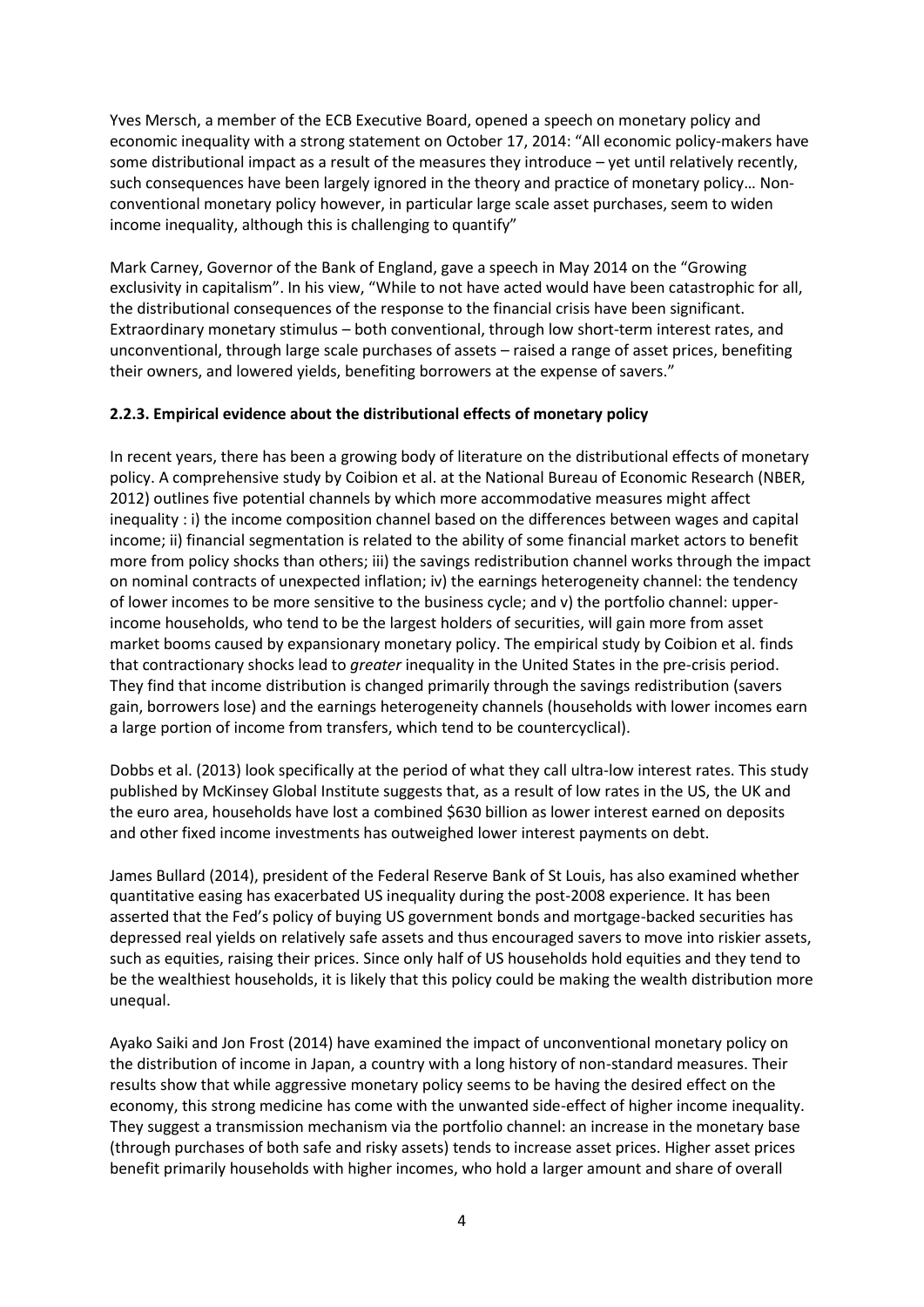savings in equities, and thus benefit from greater capital income. Hence, according to this recent empirical study based on VAR estimations, the Bank of Japan's unconventional policies have widened income inequality.

Ayako Saiki and Jon Frost conclude that their study holds lessons for other countries undertaking unconventional monetary policy (UMP). Japan's experience provides a cautionary tale on the potential side-effects of UMP. They warn that the negative effects of UMP on distribution via the portfolio channel may be even larger in the US, the UK and many euro area economies, where households hold a larger portion of their savings in equities and bonds.

## **2.3. The euro-zone : specific distributional effects**

The effects of monetary policy on distribution have been quite powerful in the euro zone due to its specific institutional setting. Monetary policy in the euro zone has been much less accommodative than in other advanced economies (United States, United Kingdom and Japan). In fact, monetary policy in the euro zone is characterized by a "deflationary bias" with a depressing impact on incomes (Pettinger, 2015). The major transmission channels of monetary policy to the real economy have been the interest rate and the exchange rate channels.

## *Deflationary bias of the euro zone*

First, the euro's institutional design was a political choice biased toward deflationary adjustment policies. Deflationary bias means that there is a built-in tendency for economic policy to promote lower growth and lower inflation disproportionately benefiting creditors and capital owners, and leading to falling incomes and higher unemployment. This deflationary bias in the euro zone can be illustrated by the comparison with the US performance with respect to growth, inflation and unemployment. The inflation rate has declined more sharply in the euro zone than in the US since this is the leading goal of the European central bank (ECB). In recent years, inflation has been below 2% which is the official target of the ECB. Negative inflation rates have been recorded in 2014 – 2014, pointing to a deflationary threat in the euro zone.

|                        | <b>United States</b> |             | Euro zone   |             |
|------------------------|----------------------|-------------|-------------|-------------|
|                        | 1980 - 1999          | 2000 - 2013 | 1980 - 1999 | 2000 - 2013 |
| $GDP - rate$ of growth |                      | 1.8         | 2.2         | 1.0         |
| Inflation rate         | 4.3                  | 2.4         |             | 2.0         |
| Unemployment rate      | 6.5                  | 6.6         | 9.6         | 9.3         |

## **Macroeconomic performances in the United States and in the Euro zone (rates in %)**

Source : IMF

Monetary policy in the euro zone has been more restrictive than in the US during the past three decades. As a result, the rate of growth of GDP has been lower and the unemployment rate higher in the euro zone, as illustrated by the table above.

Two features of the euro zone are crucial in this respect (Guttmann & Plihon, 2014). First, monetary policy is the unique economic policy instrument at the euro zone level. Fiscal policy does not play a significant role as illustrated by the fact that the European budget is very small, representing less than 1% of GDP. Second the major, if not sole, target of the ECB is low inflation. During the crisis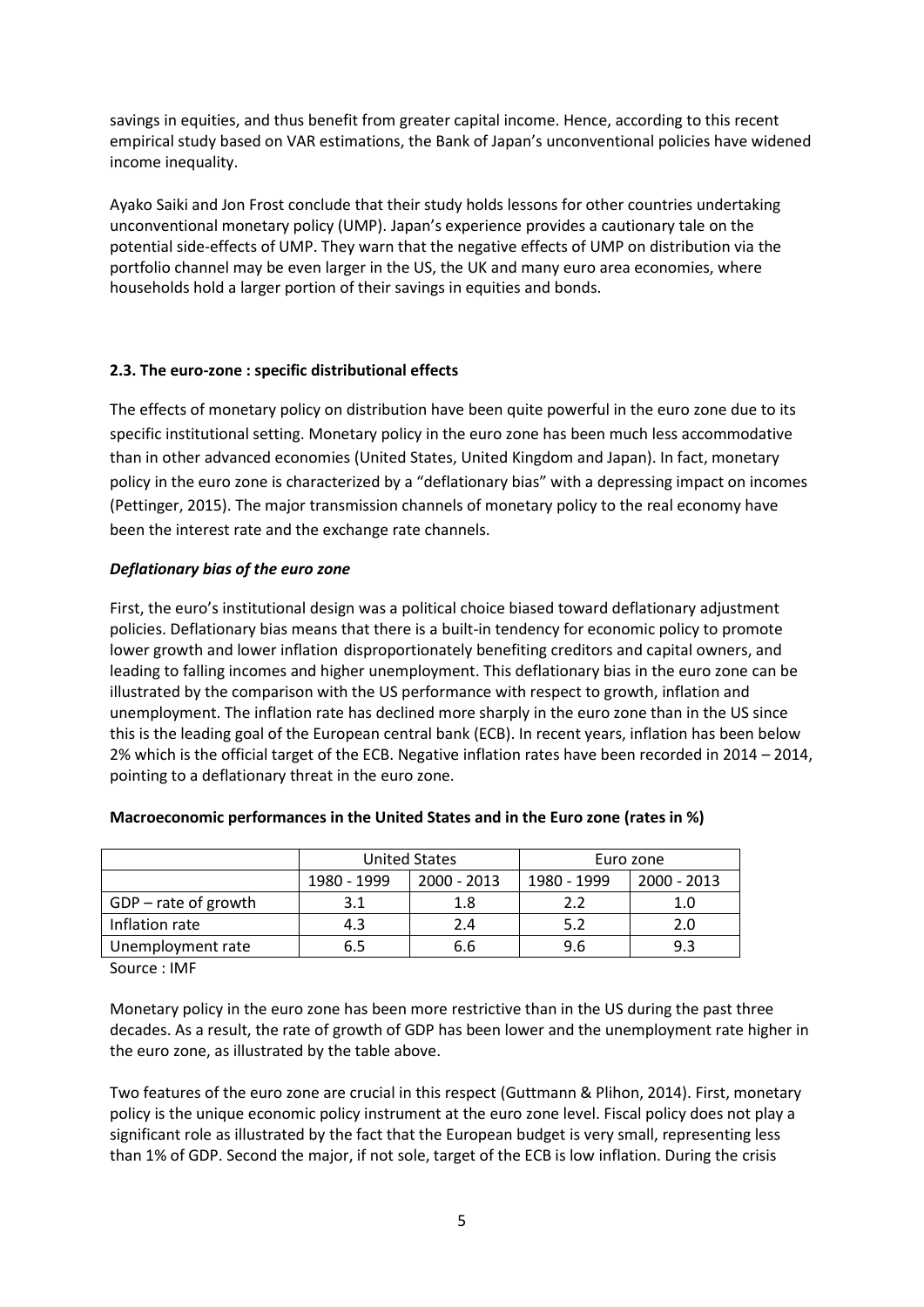period (2007 – 2015), inflation has remained well below target, while growth has been anemic and unemployment well above double figures (11%).

At the crux of the euro zone's growth dynamic during its first decade was the very strong pressure exerted on labor by deflationary policies, resulting in relatively spectacular declines in wage shares. The wage share in GDP decreased in the euro zone on average by 2.3% from 1999 to 2007. The decline in wage share in the US was limited to 1.9% during the same period. This decline was especially pronounced in Spain (-4.3%), Germany (-3.9%), and the Netherlands (-2.7%).

#### *Household finances and the interest rate channel*

The distributional effects of monetary policy depend largely on the structure and composition of household finance. The debt to income ratio has been rising sharply in the euro zone, in particular in Spain and Ireland, countries which has experienced important real estate bubbles and crises. In April 2013, the ECB published the results of the Household Finance and Consumption Survey launched in all country members of the euro zone. In the context of concerns about inequality, the survey data can be used to assess changing financial pressures on euro area households as a result of the crisis and monetary policy decisions.

Two results have been put forward by ECB authorities (Mersch, 2014). The debt service-to-income ratio, which gauges household's ability to service existing debt or to take new loans, has recently been affected by two countervailing factors. First, the decline in interest rates had a positive impact on that ratio; this effect has been more significant for households with variable rate mortgages. However, the impact of falling rates on the debt-to-service ratio of low-income households has been dampened by the fact that those poorer households have been disproportionately affected by the rise in unemployment.

Second, while high-income households experienced the largest decline in wealth between 2008 and 2013, the impact on consumer spending by low-income and middle-class households was magnified by their stronger response to wealth shocks. This illustrates the fact that the transmission of monetary policy to the real economy has been affected by distributional effects (Guttmann & Plihon, 2010).

#### *The reluctance of the ECB to pursue non conventional monetary policy*

Despite a prolonged period of low inflation during the years of the Great Recession, the ECB has been very reluctant to implement unconventional monetary policy (e.g. quantitative easing). It took a serious threat of deflation to finally push the ECB into proper Quantitative Easing (Q.E.) in January 2015. The reluctance of the ECB to engage in Q.E. can be explained by the strong influence of very conservative German Central bankers who fear future inflation caused by printing money. The ECB decision to refrain from buying government bonds, contrary to the Fed and the Bank of England, is also related to the "no bail out" principle written in the Maastricht Treaty. This orthodox policy of the ECB contributed to amplify the sovereign debt crisis in the euro zone.

As a result of this very conservative policy on the part of the ECB until 2015, the euro zone countries did not benefit from any monetary stimulus to offset the negative impact of fiscal austerity imposed by the European treaties (Stability Pact & Fiscal Pact). In fact, monetary policy exerted a depressing impact on the euro zone economy through the exchange rate channel. Indeed, until 2014, euro zone's countries had to cope with upward pressures on the euro exchange rate due to the restrictive stance of the ECB leading to higher interest rates in the euro zone than in the US and the UK. This problem has been particularly dramatic for countries which are relatively uncompetitive (Greece,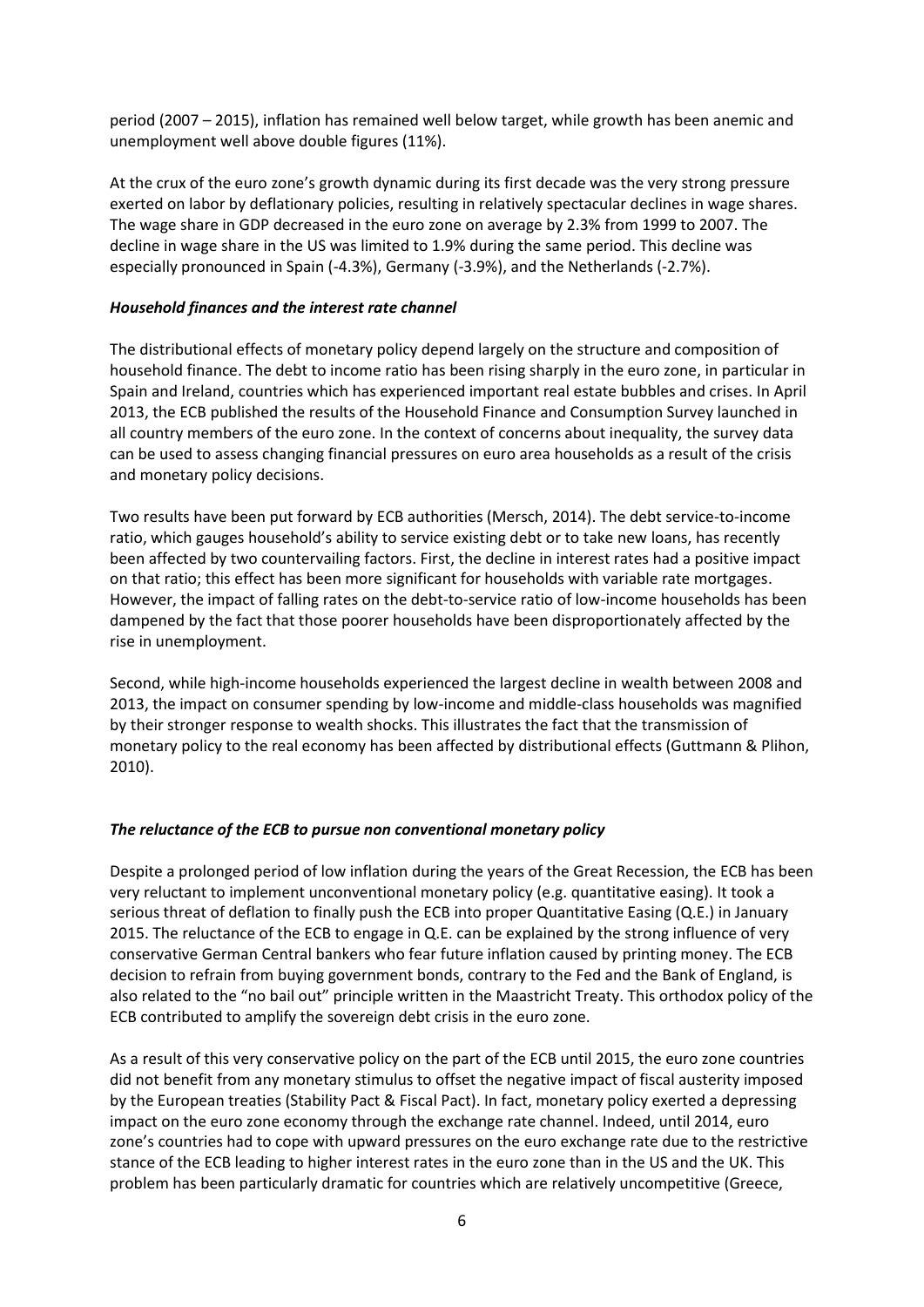Spain, Portugal and Ireland). Diverging monetary policies between the US going toward the end of QE, while the ECB decided to implement QE, led to a spectacular depreciation of the euro by about 40% since the second semester of 2014.

#### *The internal exchange rate channel*

In fact, the question of the exchange rate channel is more important among euro zone's countries than with respect to countries outside the euro zone. If we consider current account imbalances, the external value of the euro lies close to where it should be since the euro zone has a more or less balanced current account. However the picture is quite different if we look at current account imbalances of individual countries in the euro zone. There are two groups of countries, the Northern countries with high external surplus, and the Southern countries with important external deficits. If we admit that the value of the euro across member economies as a whole is about right since the current account of the euro zone is balanced, then strong euro zone economies must be benefiting from a relatively weak currency – weak compared to what it would be if they had retained their own currency – while weak economies must be dealing with a relatively strong currency. To quantify the impact of that imbalance, Mazier and Petit (2013) considered a scenario involving an imaginary collapse of the euro zone in 2011. Their model showed that a hypothetical post-euro German currency would be 23 per cent stronger than the euro. In other words, they found that the euro was undervalued by nearly a quarter for German exporters to non-euro countries. Likewise, Austrian and Dutch exporters were benefiting from a euro undervalued by between 10 and 15 per cent. By contrast, French exporters faced a currency overvalued by around 15 per cent, while Greek exporters had to survive under a currency misalignment of 22 per cent.

Since nominal exchange adjustments are not possible within a single currency area, Southern countries had to resort to internal devaluation by a very substantial reduction in wages to regain competitiveness and reduce current account deficits. In 2014, four countries, Greece, Portugal, Cyprus and Slovakia experienced falling wages and prices as they tried to restore competitiveness through internal devaluation. These policies had a negative impact on income distribution. Internal devaluation based on wage deflation can be seen as a substitute to the weakness of macroeconomic stabilization policies in the euro zone as well as the absence of exchange rate devaluation.

## G*eographical distribution and the mercantilist bias*

Increasing business profitability and price competitiveness through downward pressure on wages became a major strategy in the euro zone's mercantilist countries, i.e. Germany, Austria, the Netherlands, and Sweden. No attempt was made by the EU members or by the EU Commission to harmonize wage evolution. Through this non cooperative game Germany, Austria, the Netherlands, and Sweden succeeded in supporting their growth with a positive contribution of net exports. These mercantilist countries of Northern Europe ran substantial current account surpluses, while Southern countries experienced widening external deficits. As a result, the factors of growth, notably the balance between domestic demand versus exports, have been quite divergent among European countries, feeding large macroeconomic and external imbalances. The widening external imbalances resulted in huge income and wealth transfers from Southern countries to Northern mercantilist countries. The latter accumulated external claims on the former as illustrated by the graph below, leading to a major change in wealth and income distribution between, as well as within, euro zone's countries.

This 'winner-take-all, loser-pay-all' outcome – where the Euro zone's richer countries gained at the expense of the poorer ones, while at the same time widening domestic inequality – has been the result of political choices favoring capital over labor, and creditors over debtors. This outcome has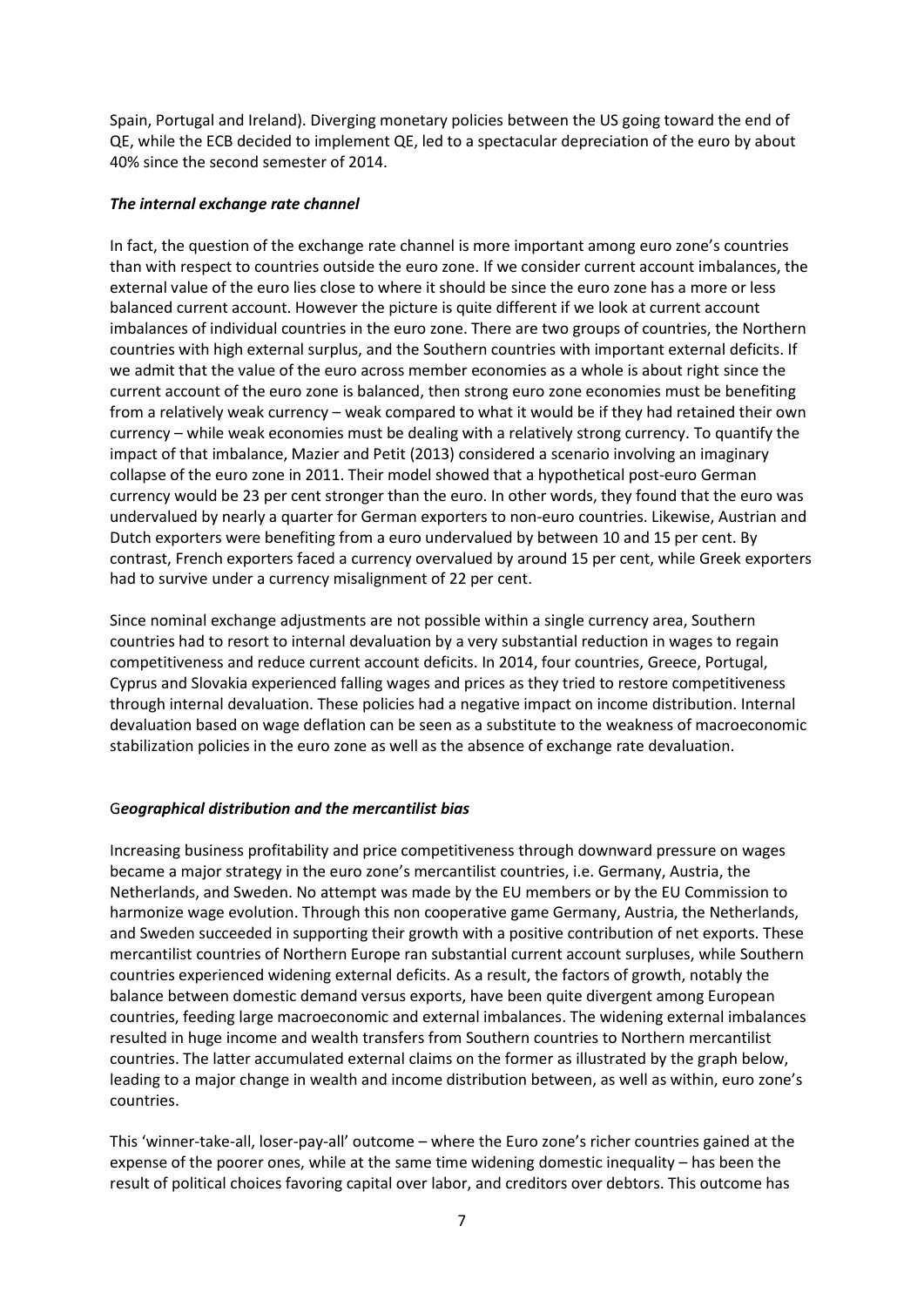been made worse by the economic policy drift towards deflationary adjustment at the European level, the conservative stance of the ECB, and the growing importance of organized financial interests in Brussels (Guttmann & Plihon, 2014).



## Euro zone: External assets or debts\* (in EUR bn)

#### **Section 3 : How should central banks respond to the challenge of growing inequality ?**

The official view of central banks, according to which distribution should not be a goal of monetary policy, did not change in the aftermath of the financial crisis. Although he recognized that monetary policy has distributive effects, Yves Mersch, a member of the ECB board stated clearly in his 2014 keynote speech mentioned above that : "Central banks are not charged with the task of addressing inequalities in the distribution of wealth, income or consumption – nor are they dealing with the broader challenge of promoting economic justice for society as a whole."

However this view should be challenged. Given the evidence presented in the previous section, it seems clear that central banks should take into account the distributive effects of their actions; not the least because these actions effects may affect the channels of monetary policy and its effectiveness with respect to the goals of monetary and financial stability.

## *Central banks should report on distributive effects of monetary policy*

A first step would be that central banks report regularly on the distributive effects of their policies, as proposed by Pierre Nonnin, a Fellow at the Council on Economic Policies (2014). Pierre Nonnin suggests that "central banks publish a dedicated chapter on the topic in at least one of their key reports annually and that they address the distributive impact of their policies in other communication channels (e.g. press conferences, hearings, speeches). This would foster an informed public debate on the topic. It would also provide an impulse for researchers to generate knowledge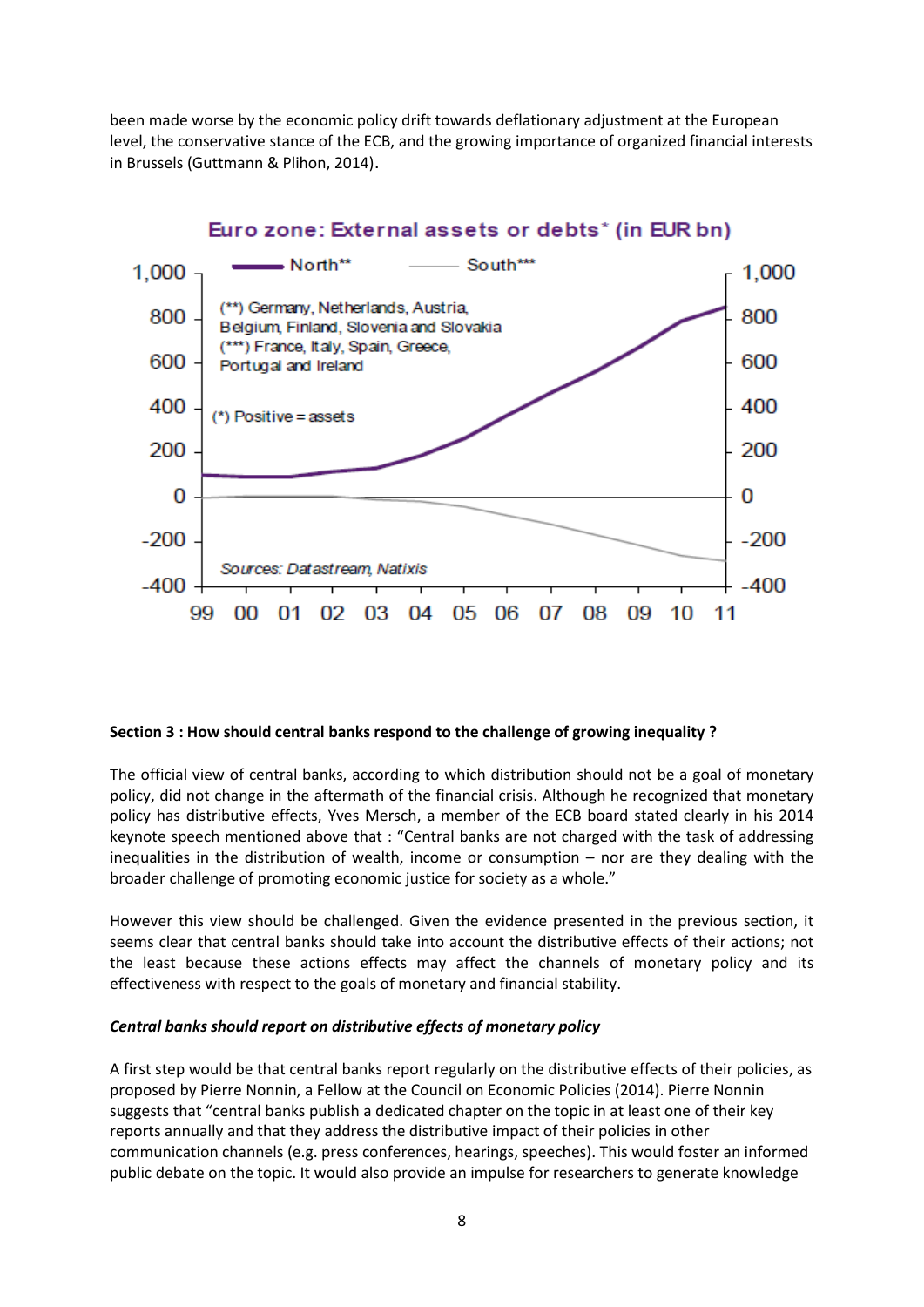and deepen our understanding of the key distributive impacts of monetary policy and the channels issue through which they unfold".

We should know in particular whether the policy actions tend to reduce or increase inequality; and the extent to which such distributive effects, if they exist, are short-term (temporary) or long term (durable) effects. According to existing evidence, the distributive effects of monetary policy actions seem to be mainly short-term ones, and if so, they do not represent a high cost for society. It would be a good idea for central banks to use specific indicators to measure the impact of policy actions on firms and households finance, such as Gini indexes of income distribution, and debt-service ratios for the different income-brackets.

#### *Broader targets should be assigned to central banks*

Modern monetary policy needs to have broader objectives and instruments. In particular, employment creation, more rapid economic growth, financial stability, as well as poverty and inequality reduction, should join inflation stabilization as key goals of central bank policy.

Furthermore, alternative indicators need to be defined to guide expectations. Focusing on inflation targeting in times of slow growth and below target inflation is not adapted to the conduct of monetary policy. Nominal GDP targeting, leaving more space for GDP growth, as proposed by some economists (Woodford, 2013), may be more efficient in the presence of high inequality.

Central banks should not concentrate only on the evolution of the prices of goods and services. They should also take into account the impact of monetary actions on the evolution of the prices of financial assets, including real estate prices. This should be the case specifically when quantitative easing policies, resulting in the creation of a huge volume of liquidity, may lead to sharp increases in the prices of financial assets with important distributional effects.

## *The need for optimal policy mix*

Last and not least, the existence of side effects of monetary policy, mainly on financial stability (bubbles) and on wealth and income distribution, raises the question of the optimal policy mix. Two problems must be dealt with: (1) monetary policy actions may have non desired side effects which need to be taken care of; (2) monetary policy by itself cannot deal with several targets at the same time. Hence, there is a need to combine monetary policy with fiscal policy instruments.

Fiscal stabilization policy is particularly needed to complement monetary policy in the current situation in which the zero lower bound has been reached for interest rates making monetary policy inefficient. The combination of monetary policy and fiscal policy is critically needed in the euro zone. Due to the institutional design imposed by the European Treaties, there are no concerted macroeconomic policies at the European level. Furthermore, due to the so-called Fiscal Compact Treaty (2014) which puts constraining limits on government deficits and debts, there is no space for the use of fiscal policy for stabilization purposes to correct both for the income and geographical inequalities which currently plague the euro zone, as we have seen before.

European economists have proposed to expand the European budget from 1% to 5% of GDP in the medium run allowing European policies to reduce geographical inequality and to develop public investment in environmental, ICT applications and health fields (EuroMemorandum, 2015). The 315 € billion investment program over three years proposed by Claude Juncker, the new President of the European commission, is too timid. A 2% of EU GDP over a period of 10 years, about €260 billion per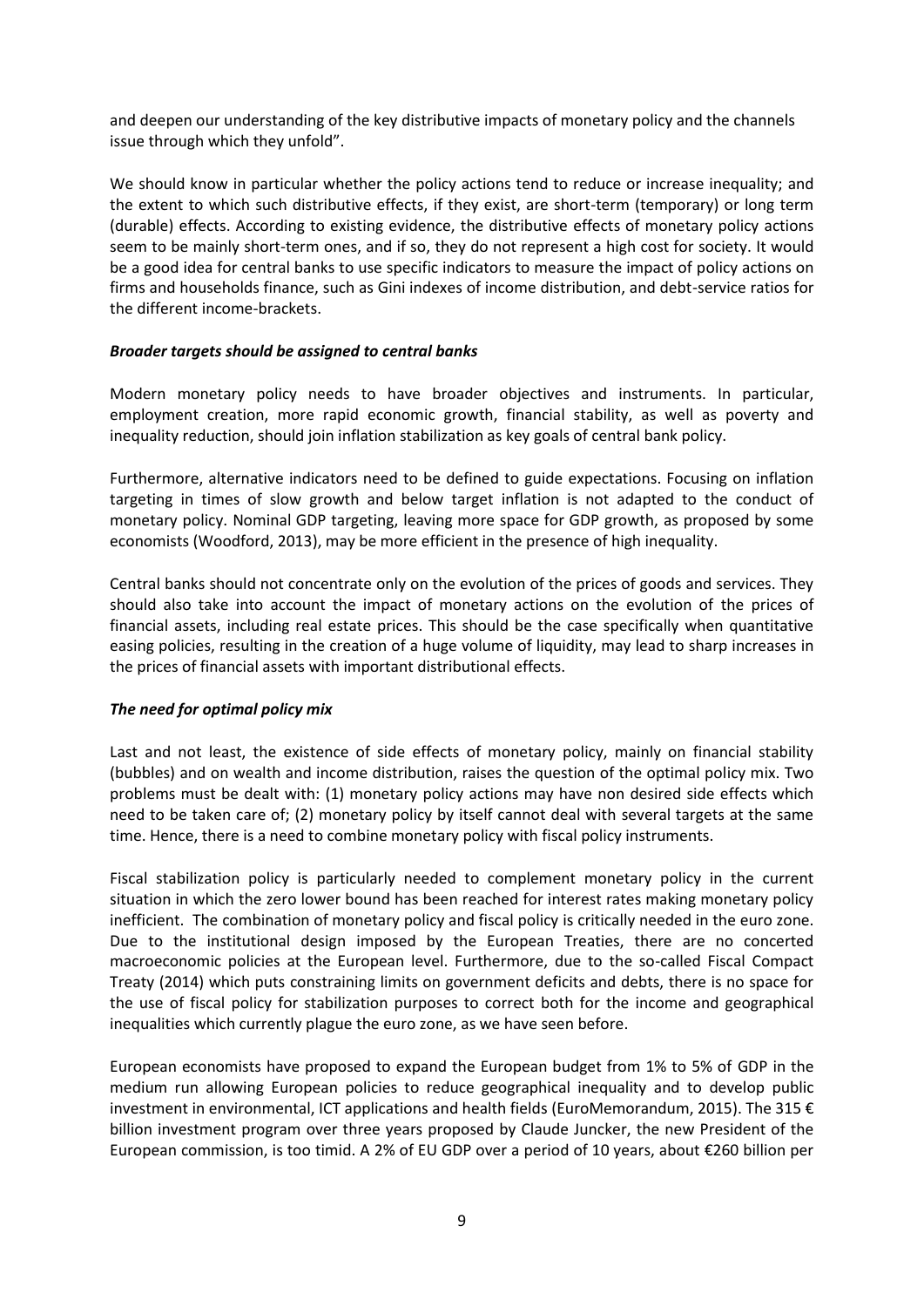year, as proposed by the European Trade Union Confederation (ETUC), would be more adapted to stimulate growth and to prepare the energetic transition in the European Union.

#### **References :**

Bank of England (2012). "The Distributional Effects of Asset Purchases", Quarterly Bulletin, 2012 Q3, 254-266.

Blanchard O., G. Dell'Ariccia, P. Mauro (2010), "Rethinking Macroeconomic Policy", IMF Staff Papers

Bloom Raskin S. (2013), « Aspects of Inequality in the Recent Business Cycle", Remarks at "Building a Financial Structure for a More Stable and Equitable Economy", Levy Economics Institute of Bard College, New York, April 18.

Bullard J. (2014), "Income Inequality and Monetary Policy: A Framework with Answers to Three Questions", Speech/C. Peter McColough Series on International Economics, Council on Foreign Relations, June 26, 2014.

Cingano, F. (2014), "Trends in Income Inequality and its Impact on Economic Growth", *OECD Social, Employment and Migration Working Papers*, No. 163,

Cœuré B. (2012), "What can monetary policy do about inequality?", Speech, International Day for the Eradication of Poverty, Intergroup "Extreme Poverty and Human Rights, Fourth World Committee" event, European Parliament, Brussels, 17 October

Coibion, O., Gorodnichenko, Y., Kueng, L. and Silvia, J. (2012). "Innocent Bystanders? Monetary Policy and Inequality in the U.S.", NBER Working Paper, no. 18170.

Dobbs, R., Lund, S., Koller, T. and Shwayder, A., QE and ultra-low interest rates: Distributional effects and risks, McKinsey Global Institute, November 2013.

European Central Bank Monthly Bulletin (2013), The financial vulnerability of euro area households – evidence from the Eurosystem's household finance and consumption survey, April.

European Economists for an alternative Policy in Europe (2015), "What Future for the European Union ? – Stagnation and Polarisation or New Foundation", EuroMemorandum, www.euromemo.eu Federal Reserve (2013). Transcript of Chairman Bernanke's Press Conference, September 18, 2013.

Guttman R., Plihon D., (2010). "Consumer Debt at the Center of Finance-Led Capitalism", International Review of Applied Economics.

Guttmann R., Plihon D., (2014), "Wither the Euro", in "The Political Economy of Financial Crises", Oxford Handbooks, Oxford University Press.

Kumhof, M., Rancière, R. and Winant, P. (2013). "Inequality, Leverage and Crises", IMF Working Paper, WP/13/249.

Mazier J., Petit P. (2013), « In Search of Sustainable Paths for the Eurozone in the Troubled Post-2008 world", Cambridge Journal of Economics, 37, p 513 – 532.